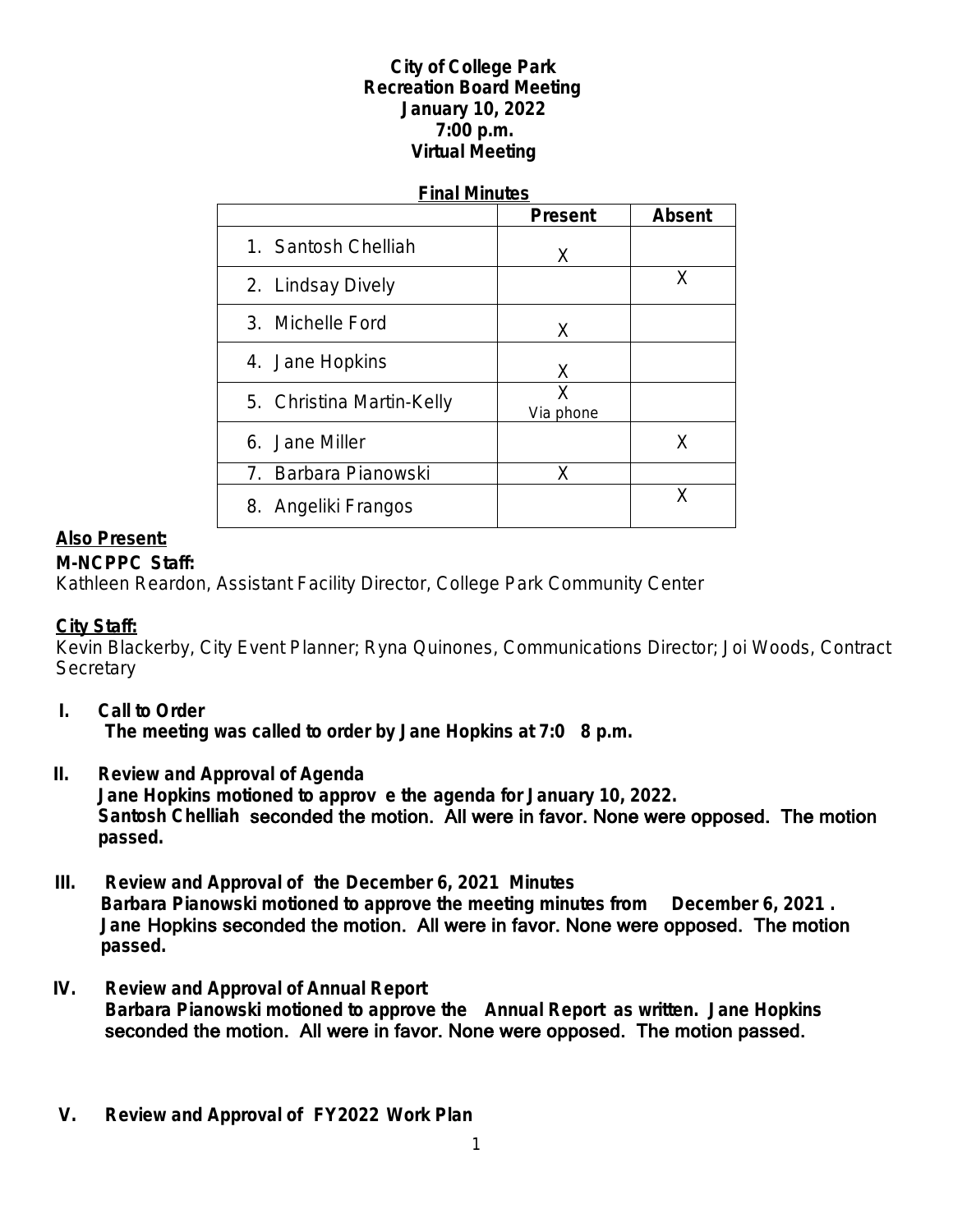**Barbara Pianowski motioned to approve the Work Plan for FY2022 as written . Jane Hopkins** seconded the motion. All were in favor. None were opposed. The motion **passed.**

# **VI. Winter Wonderland Post-Mortem**

- A. What worked well?
	- 1. Tents
	- 2. Open field Space
	- 3. Santa
- B. What would you have liked to have seen done differently?
	- 1. Winter theme focus to be inclusive of families who do not celebrate Christmas
	- 2. Traffic pattern a different location for snacks a. Consideration of the field redesign
	- 3. Lighting
	- 4. Cooling the temperature of Hot Chocolate

# **VII. Upcoming City Events**

A. Ice skating Event Wells Ice Skating Rink January -date & time pending

- 1. Proposed date 1/30/2022 is pending availability of the rink
- 2. Proposed time 1:00-3:00 p.m. or 1:00-4:00 p.m.
- 3. Food
	- Providing snacks and using food trucks pending COVID restrictions
	- 80's theme
	- Costume Contest with prizes
	- 20 Volunteers are needed
- B. Easter Egg Roll @ Duvall Field date & time- TBD
	- 1. Combining previous events, Brunch with The Bunny and the Easter Egg Hunt traditionally hosted by Youth and Family Services.
	- 2. Party gifts- some eggs will have golden tickets
	- 3. Light refreshments will be provided
	- 4. Timed entry, different start times for younger and older children

# **VIII. Event Calendar**

A. Friday Night Live Concert Summer Series on the Plaza in lieu of the Blues Festival

- 1. Stage placed on the plaza
- 2. Side events during concerts-baking competition, Air Guitar Competition, etc.
- 3. Food
	- a. Food trucks
	- b. Supporting local restaurants
		- Local restaurants offering a modified menu on event nights
		- Coordinating with the Department of Economic Development to provide service
- 4. Children's activities
- 5. Safety Barriers to route 1
- **IX. New & Future events**